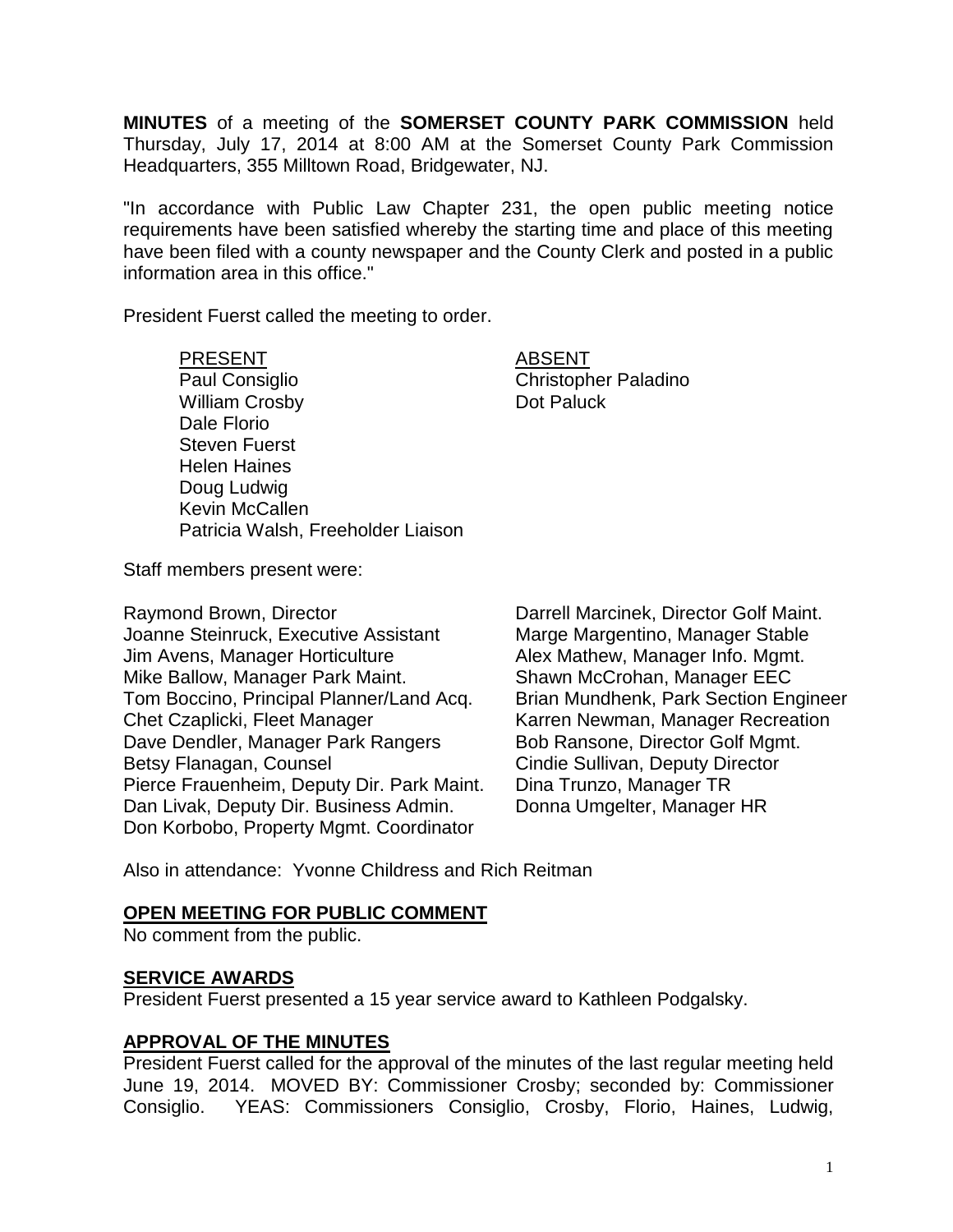McCallen, and President Fuerst. NAYES: None. ABSENT: Commissioners Paladino and Paluck.

# **APPROVAL OF BILLS FOR PAYMENT**

Counsel Flanagan reported that the payment of claims is a ministerial function not likely to raise conflict of interest concerns. However, it is always advisable to have a consistent procedure on abstentions based on perceived conflicts of interest and currently some Commissioners abstain while others do not. At the suggestion of Freeholder Walsh at a previous meeting, Counsel Flanagan communicated with Yvonne Childress from the County Finance Department and Bill Cooper, County Counsel, who explained the procedure used by Somerset County in handling abstentions. The County does not have a written policy but they have adopted a reasonable procedure wherein the freeholders affix their initials next to vendors from which they wish to abstain from voting on payment of claims. These abstentions are hardcoded into the County's finance system. When claim payments are voted on and approved, the abstentions for respective vendors are automatically noted. The County has offered to implement this procedure for the Park Commission and Counsel Flanagan recommended the adoption of this uniform procedure for abstaining from payment of claims for certain vendors consistent with the Park Commission's Conflict of Interest Policy. Dan Livak has circulated the vendor list to the Commissioners so that they can affix their initials next to vendors from which they wish to abstain from voting on payment of claims. President Fuerst indicated that the procedure should be in place for the August meeting.

## **Resolution R14-058 – Adopting a Procedure to Abstain from Voting on Payment of Claims for Certain Vendors Consistent with Conflict of Interest Policy**

Resolution adopts a procedure to enable the Commissioners to abstain from voting on the payment of claims for certain vendors. The claims list will print the initials of the Commissioner and abstain next to the vendor. MOVED BY: Commissioner Crosby; seconded by: Commissioner Consiglio. YEAS: Commissioners Consiglio, Crosby, Florio, Haines, Ludwig, McCallen, and President Fuerst. NAYES: None. ABSENT: Commissioners Paladino and Paluck.

## **Resolution R14-059 – Payment of Claims**

Resolution authorizing payment of bills for \$792,815.71 comprising of check numbers 258666-258693, 259908-259929, 260711-260726, 258700-258750, 259857-259907, 260186-260276, and 260614-260710. MOVED BY: Commissioner Consiglio; seconded by: Commissioner Crosby. YEAS: Commissioners Consiglio, Crosby, Florio, Haines, Ludwig, McCallen, and President Fuerst. NAYES: None. ABSENT: Commissioners Paladino and Paluck.

## **DIRECTOR'S REPORT**

Director Brown submitted a report for the month of June 2014.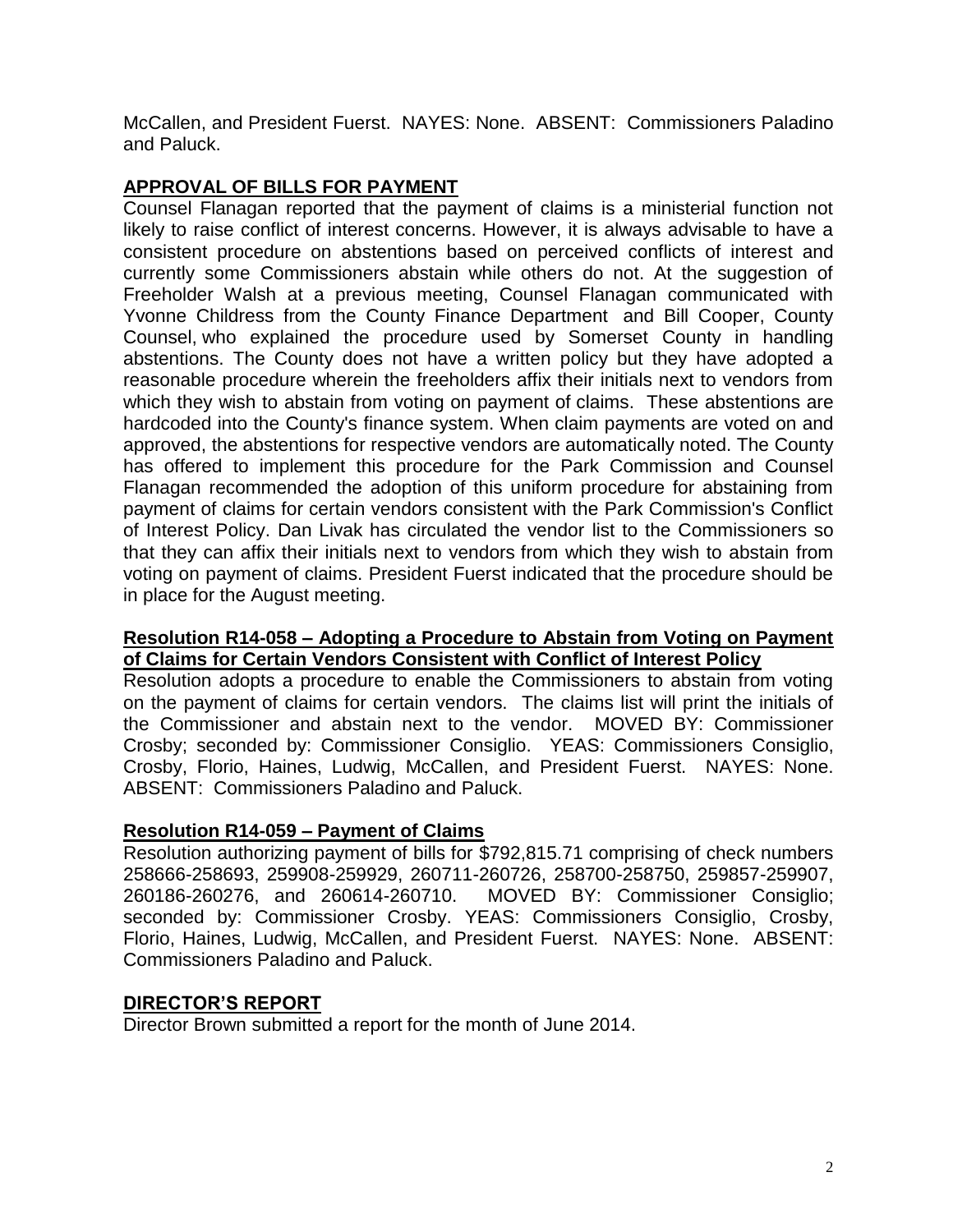# **COMMISSIONER CORRESPONDENCE**

Letter from Borough of Peapack & Gladstone requesting permission to resume deer culling on Natirar property from September 13, 2014 to February 21, 2015.

President Fuerst reported that periodically Ray Brown receives e-mails from disgruntled citizens and he thanked Ray for the manner in which he handles those situations.

# **CONSENT AGENDA**

## **RESOLUTIONS**

The following resolutions were MOVED BY: Commissioner Consiglio; seconded by: Commissioner Crosby. YEAS: Commissioners Consiglio, Crosby, Florio, Haines, Ludwig, McCallen, and President Fuerst. NAYES: None. ABSENT: Commissioners Paladino and Paluck.

## **Resolution R14-060 – Rescinding Resolution R14-040 for Actuarial Services (GASB 45)**

Resolution rescinds R14-040 due to Aon Consulting, Inc. failing to enter into a contract. The RFP specifications will be updated and the County will release them at a later date.

#### **Resolution R14-061– Extending Four (4) Farming Licenses for Two-Years**

Resolution extends the license for the Baron Parcel (Shane Doyle Farms, LLC), Snearowski Parcel (W. Peter Staats), and the Snearowski West Parcel (Beekman Homestead Farm, Inc.). The licenses expire on December 31, 2016.

### **Resolution R14-062 – Extending the Contract for Janitorial Services for One Month**

Resolution extends the contract one month from August 1 to August 31, 2014 to All Clean Building Services and the cost is not to exceed \$3,943.68.

## **COMMITTEE REPORTS**

#### **FINANCE/BUSINESS ADMINISTRATION**

Commissioner Florio, Chair of the Committee, submitted a report for the month of June 2014.

Commissioner Florio reported that the overall revenue is six percent less as compared t 2011.

Expenditures are 13 percent less due to staff being careful about expenses. Golf revenue compared to 2012 is less than 22 percent. After Super Storm Sandy, Dan filed for a grant and the Park Commission was awarded \$16,667 to be used for emergency efforts. Yvonne Childress reported that the transferring of banks has increased the interest earned.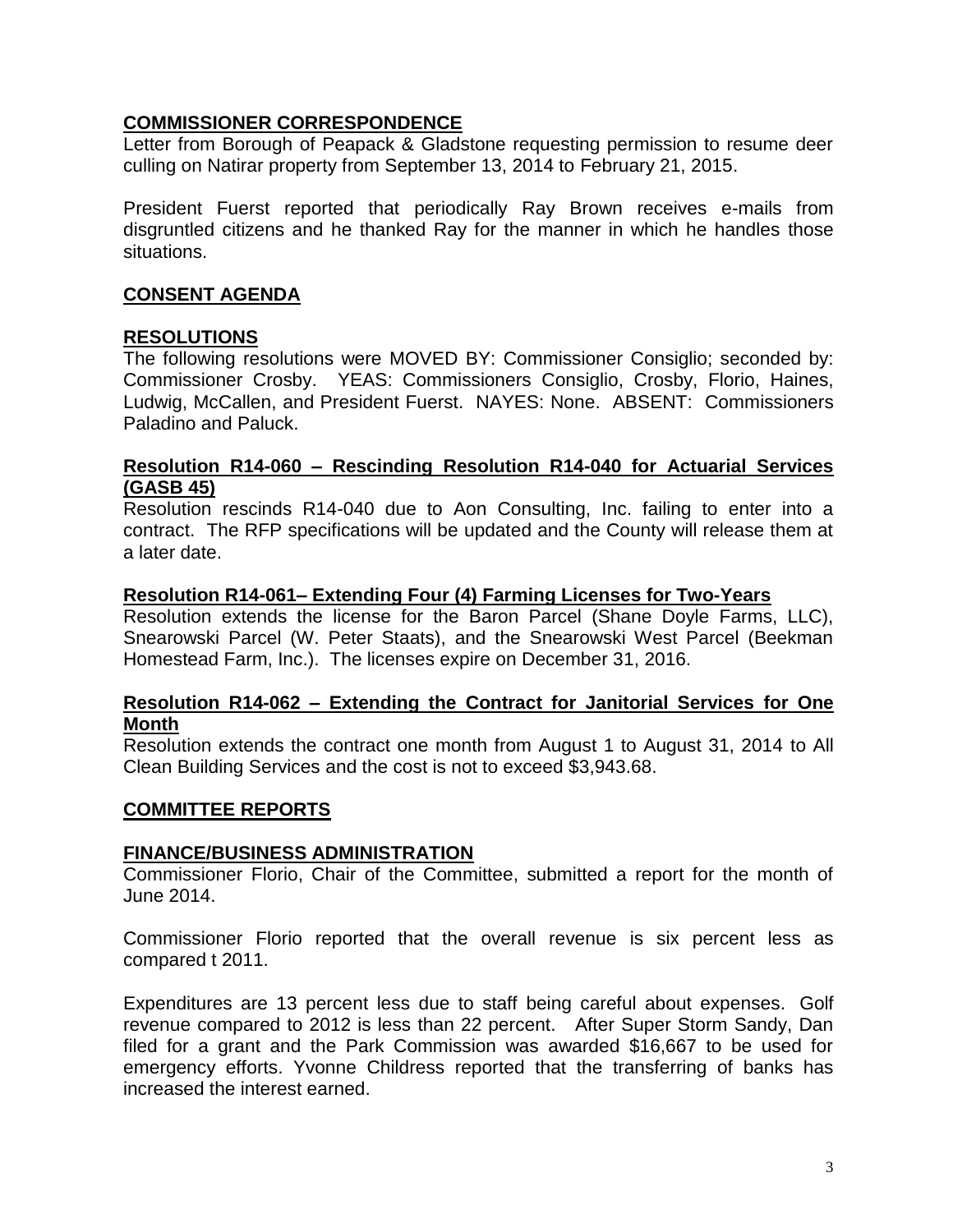President Fuerst asked Dan to research if there are any other sales of commodities that the Park Commission should be registering.

## **HUMAN RESOURCES**

Commissioner Consiglio, Chair of the Committee, submitted a report for the month of June 2014.

Donna Umgelter, Manager of Human Resources reported that professional development training was held for the supervisory staff regarding Performance Appraisals and Interviewing Skills. The woman who performed the training worked for a park system in Ohio and offered to do the training for free. The vacancies are listed on the Human Resources report.

# **LEISURE SERVICES**

Commissioner Ludwig, Chair of the Committee, submitted a report for the month of June 2014.

Dina Trunzo, Manager Therapeutic Recreation reported that there are two weeks of Camp Okee Sunokee left. The Somerset Patriots visited camp and taught a baseball skills program for the campers, followed by an autograph session. Thank you to the Park Foundation for providing the catered lunch. The Patriots interviewed Ray and Dina during the event which can be viewed on the Patriots website. Today the Somerset County Association of Chiefs of Police is holding a fishing derby at Pleasant Valley Park in Basking Ridge for the campers. Due to the changing needs of people with disabilities in Somerset County, Cindie Sullivan facilitated a focus group with the parents and participants on ways to revise and expand the programming offered to those 6 to 17 years of age. The TR Department will begin to implement some of the suggestions this coming fall. The department is looking to make small changes at first.

Shawn McCrohan, Manager, Environmental Science reported that the new Coyote Kids program has been successful, selling out immediately. This session is over enrolled by four with 19 on the waiting list. In August the EEC over enrolled with a waiting list of 25. The Eco Explorers Camp is going well. Enrollment has increased since last year. The Awesim Kids summer program is doing exceptionally well. This is the  $19<sup>th</sup>$  year in a row that it has been oversold. There was a long waiting list to enroll and the EEC was able to accommodate some of those on the waiting list by over enrolling the program by ten. Being able to hire back a third seasonal part-time Naturalist was crucial to being able to do this. The Xtreme Adventures held a Stand Up Paddle Board trip and was sold out. The paddling trip to Sedge Island is over enrolled by one and that trip leaves on Friday. EEC volunteers have been assisting with gardening projects and programs. Volunteers built a colonial garden near the EEC residence for the 1770's Festival. On July 9 a group from the New Jersey Forest Service visited the EEC to learn about the American Chestnut plantings. They were impressed and plan to visit the EEC in September to host their Forest Stewardship Tour, which is co-sponsored by Rutgers Cooperative Extension, New Jersey Forestry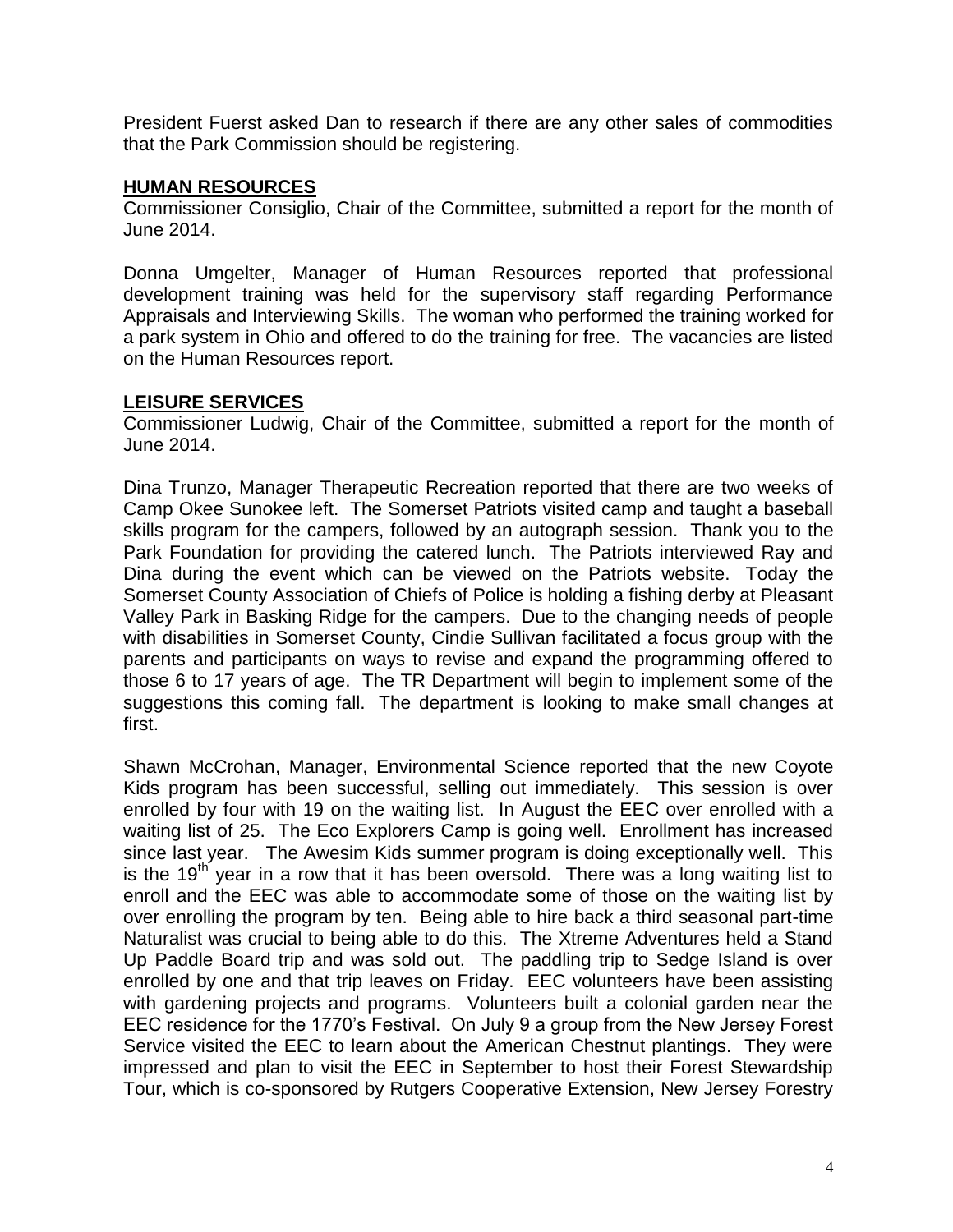Association, and New Jersey State Forestry Services. President Fuerst questioned how the Park Commission can accommodate the waiting lists, perhaps have more volunteers? Shawn commented that new volunteers need naturalist training that will take approximately one year. Cindie Sullivan reported that due to the cut backs with the budget, some vacancies were not filled.

Marge Margentino, Manager Stable reported that the summer programs are going well. The Anniversary Party went well and thanked the Freeholders for the Citation. A press release has been distributed on that event. On August 3 the Bike Rally sponsored by the Jerzee Trend Setterz will be held for autistic children. The proceeds from the event will be used to purchase a horse for the Therapeutic Riding program.

Karren Newman, Manager Recreation reported that Special Olympics was nationally attended and the resurfacing of the loop worked. The officials attending commented that the Park is world class. The Fourth of July event was held on July 7 and was a success. Green Knoll Tennis Center resurfacing continues. Warrenbrook pool is doing well and the drive-in movies at Duke Island Park begin on July 18. One concert has been rescheduled and will be held on August 17 as a double header. Jobonanno & The Godsons of Soul will perform at 5:30 p.m. and the Stylistics at 7:00 p.m. Concerts have been well attended.

## **GOLF MANAGEMENT**

A report was submitted for the month of June 2014.

Darrell Marcinek, Director of Golf Maintenance reported that staff is busy maintaining the golf courses. Between July 13 and 16 there has been four inches of rain. There was a lightning strike at the Neshanic Valley Driving Range tee box which blew apart the irrigation. Employees will be checking to see if there is any other damage.

Bob Ransone, Deputy Director Golf Management reported that golf rounds are 10% less through the first six months of the year and that they continue to lag behind last year through the first half of July. Of note, Neshanic Valley, todate, is running well behind in rounds and on the surface it appears the \$5 increase in non-registered fees is driving this down swing. We will monitor for the next couple of months and if the trend continues, the Park Commission may need to consider a roll back in fees in 2015. Neshanic Valley held a  $4<sup>th</sup>$  of July event that included nine holes of golf, buffet dinner, and viewing of area fireworks. Both events were well attended and many favorable comments were received. Three club championships have been completed and the remaining two will take place over the next couple of weeks. Neshanic Valley hosted the USGA Junior Girls qualifier and will host the New Jersey Public Links Championship.

# **INFORMATION MANAGEMENT**

Commissioner McCallen, Chair of the Committee, submitted a report for the month of June 2014.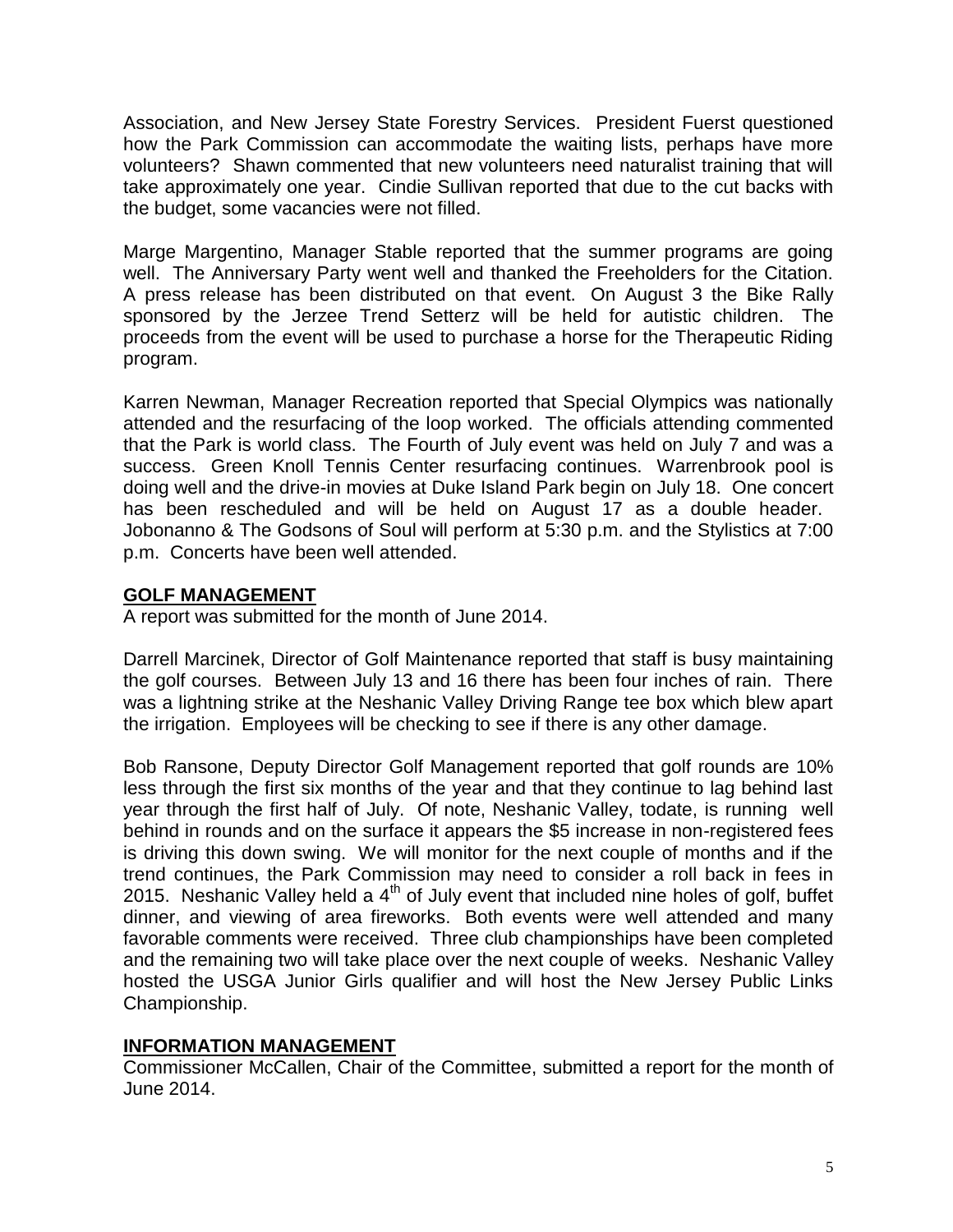Alex Mathew, Manager, Information Management reported that Verizon has been working on the EVPL connections for each location. Out of 16, ten have been completed. The routers and switches have been ordered and are in the process of setting up a schedule with the Project Manager to install routers and switches at all locations. Going on line will be done in steps. Work has been completed in installing the surveillance cameras at Colonial Park Horticulture Rose Garden and the work is in progress with installing surveillance cameras at the Torpey Athletic Complex.

### **VISITOR SERVICES**

Commissioner Crosby, Chair of the Committee, submitted a report for the month of June 2014.

Dave Dendler, Manager, Park Rangers reported that the Park Rangers have completed the training of CPR and first aid for the seasonals. Corporate volunteer work has increased. Next week there will be 35 volunteers working on the ponds at Colonial Park. The Rangers have been working closely with the local police departments to patrol rivers and ponds due to swimmers.

Ray commented the Raritan River Greenway has become a popular location. The trail by South Bridge Street has become a destination for parties and parking. Ray has been working with Mayor Gallagher to get control of the situation. The Borough of Somerville has not adopted the Park Commission Rules and Regulations and therefore cannot have the Police Department ticket violators. The parks are open dawn to dusk. Commissioner Haines asked how the trail work under Route 206 is going. Tom Boccino reported that it is in the design phase. Tom has met with the DEP regarding permitting. The South Bridge area has been a problem and now having the trail open has brought the situation to our attention. Somerville Borough is anxious to help but without having the Rules and Regulations adopted their hands are tied. Freeholder Walsh commented that Washington Rock Park has the same situation. Working with the local police has helped.

## **PROPERTY MANAGEMENT**

Commissioner Crosby, Chair of the Committee, submitted a report for the month of June 2014.

Don Korbobo, Property Management Coordinator reported that the specifications for nine farming parcels have been sent to the County for a bid opening in August.

#### **PLANNING AND LAND ACQUISITION**

Commissioner Haines, Chair of the Committee, submitted a report for the month of June 2014.

Tom Boccino, Parks Section Principal Planner, Land Acquisition reported that work continues on moving ahead with the Raritan River Bikeway and the boardwalk at Washington Valley Park. Hillsborough Township has agreed to donate nine acres in the center of the Sourland Mountain Preserve. The NJDEP Green Acres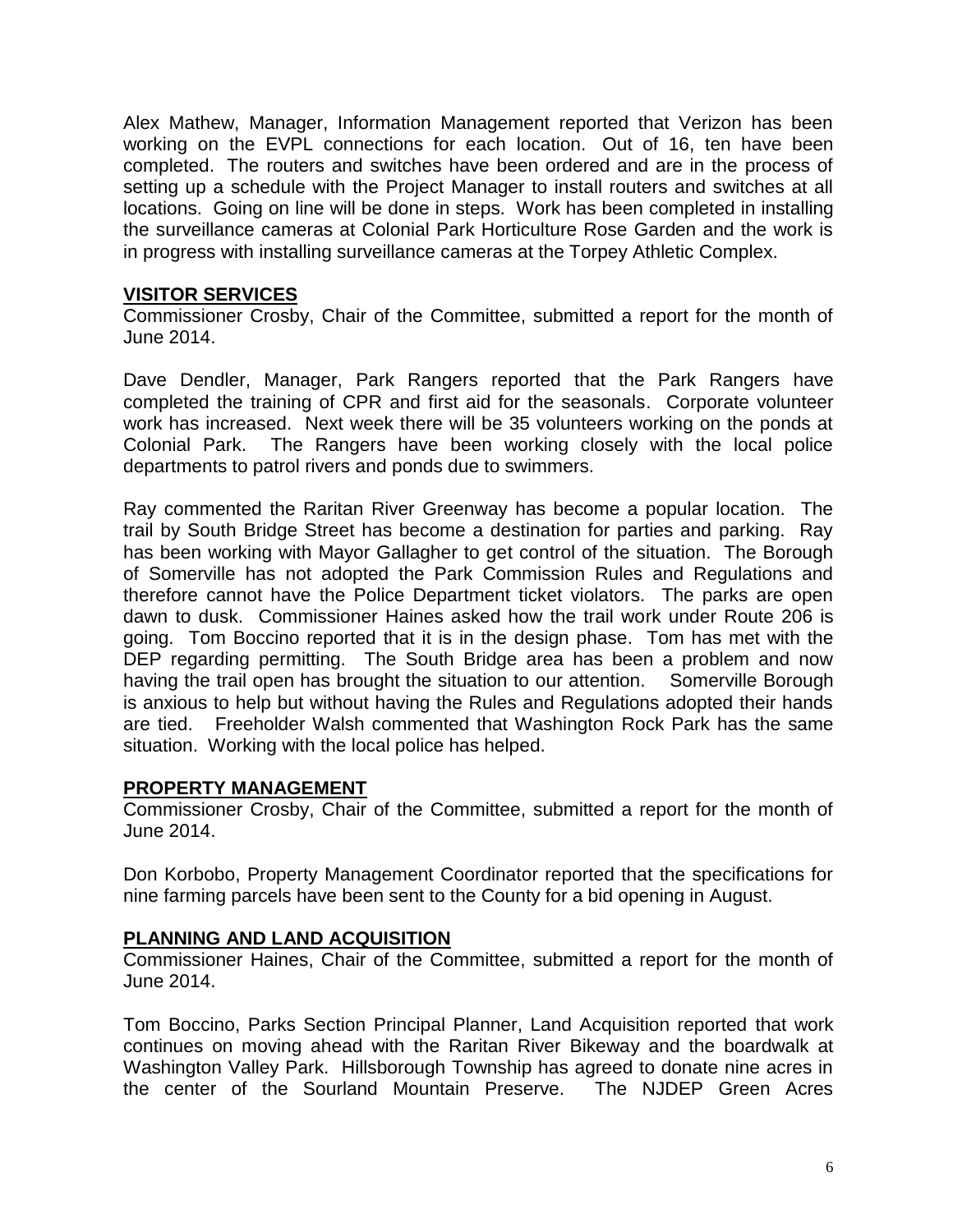requirements to transfer the land has been completed. Tom has been working with Franklin Township on acquiring land in the southern end of the County.

### **CAPITAL FACILIITES – CONSTRUCTION and ENGINEERING**

A report was submitted for the month of June 2014.

Brian Mundhenk, Park Section Engineer reported that the Skillman Park trail bids have been received and the award is scheduled for next week. The transfer of water at Colonial Park from wells to municipal is also scheduled to be awarded next week. The construction of the Pine Grove pavilion at Colonial Park is completed.

## **PARK MAINTENANCE & HORTICULTURE**

Commissioner Consiglio, Chair of the Committee, submitted a report for the month of June 2014.

Jim Avens, Manager Horticulture reported that Buck Garden hosted a Somerset County Business Partnership entitled "Women in Business Fitness Walk" for 32 professional women that included dinner. Buck Garden Supervisor Jim Fleming led a volunteer project with Johnson and Johnson entitled "Day of Caring" at the Jordan House. The volunteers mulched the foundation plantings around the house followed by a tour of Buck Garden. The Colonial Park Gardens Rosarian Shauna Moore and Gardener Keriann Scott presented a Container Planting Workshop at the Warrenbrook Senior Center that was very well received. This was the first workshop given there by the Horticulture Department. The Garden Party will be held at Colonial Park Perennial Garden on July 19. President Fuerst asked how Jim gets corporate volunteer groups and was informed that the groups typically reach out to the Park Commission and inquire if we can work together to coordinate a volunteer work day project. It was mentioned the Park Commission website provides information on where individuals can register to volunteer.

Mike Ballow, Manager of Park Maintenance reported that staff set up and assisted with parking for the Independence Day Family Festival. Staff is preparing for the 4H Fair and repairing washed out walkways due to the heavy rains. There have been three lightning strikes; two trees at Duke Island Park that will be removed and one tree at North Branch Park.

#### **AUDIT COMMITTEE**

No report this month.

#### **FREEHOLDER'S REPORT**

No report this month.

## **OLD BUSINESS**

No old business to report.